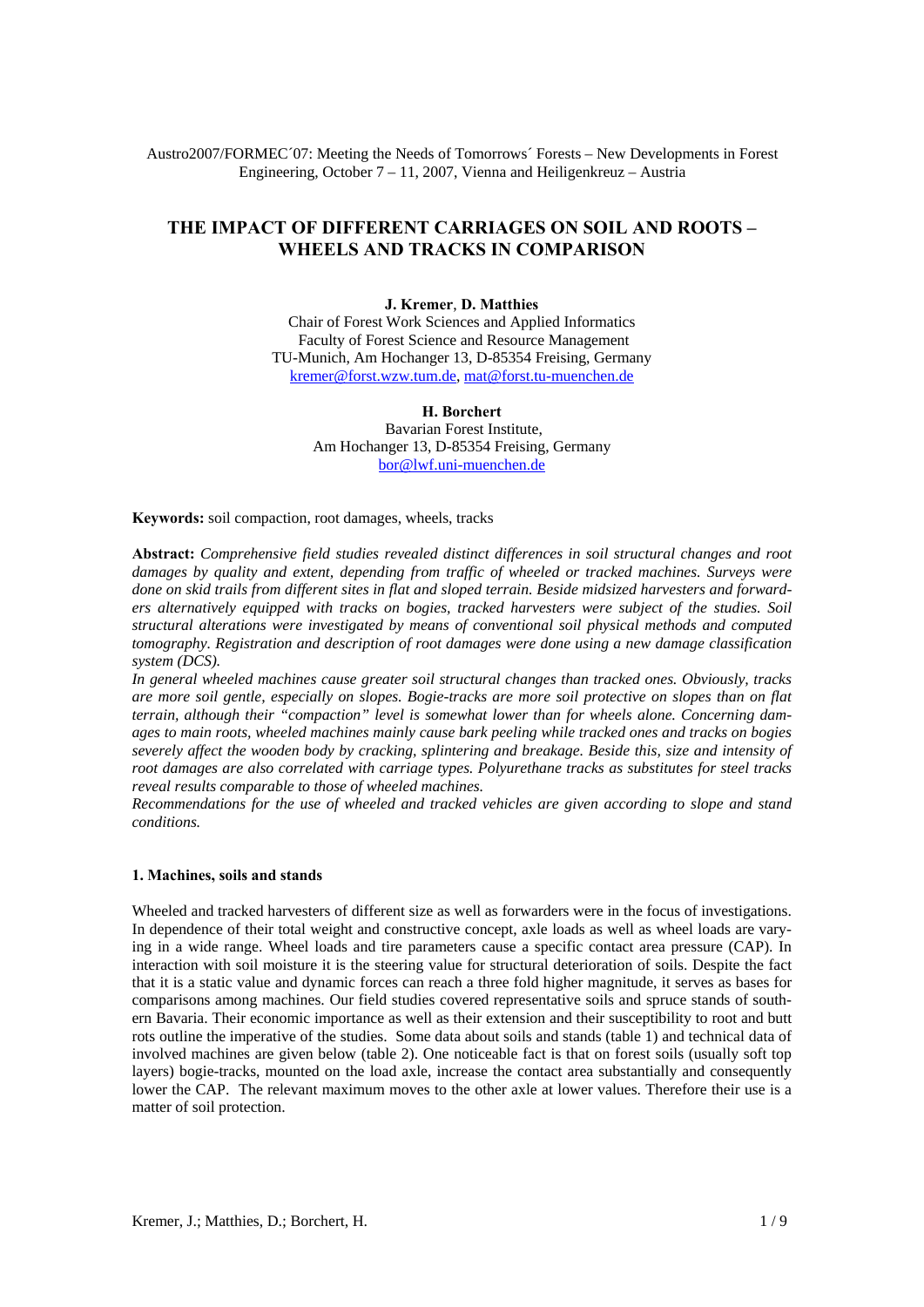| stand | soil        |                  |                     |               | stand |                |
|-------|-------------|------------------|---------------------|---------------|-------|----------------|
|       | texture     | plasticity limit | liquid limit        | soil moisture | age   | extracted mass |
|       |             | (m %             | $\rm{m}$ % $\rm{m}$ | $(m\,\%$      |       | (cbm/ha)       |
|       | Loamv Sand  |                  | 26                  | 22            | 55    | i 12           |
|       | Clayey loam | 24               |                     | 25            | 60    |                |
|       | Silty loam  |                  |                     | 19            | ნა    | l 10           |

**Table 1: Soils and stands. Texture, Atterberg limits and soil moisture for the trials. Age and extracted masses for the spruce stands investigated** 

## **Table 2: Machine characteristics**

| stand | machine                | carriage               | weight | contact area pressure  |
|-------|------------------------|------------------------|--------|------------------------|
|       |                        |                        | (kg)   | relevant maximum (kPa) |
|       | JD (Timberjack) 1270 B | 6 wheels               | 16500  | 225                    |
|       | Königstiger 1650 T     | steel tracks           | 28000  | 101                    |
|       | <b>MHT 9002 HV</b>     | steel tracks           | 11000  | 83                     |
| 2     | <b>MHT 9002 HV</b>     | Felastec tracks        | 10200  | 59                     |
|       | Rottne Rapid G         | 8 wheels               | 21900  | 289                    |
|       | Dasser TRS 10.8        | 8 wheels               | 25500  | 345                    |
| 3     | Dasser TRS 10.8        | $8 w + 2$ bogie tracks | 27000  | 219                    |

Technical data for harvesters and forwarders involved. Contact area pressure was calculated for specific axle loads and tires using "Pro For".

## **2. Methods and Results**

## **2.1 Soil structural changes**

All of the strip roads are part of new openings in regular thinning. The average width is 3,6 m to 4,0 m for the heavy tracked harvester. Strips are represented by five testing plots (fig.1) for soil investigations. Results concerning soil structural changes are based on the analysis of 100 ccm soil cores and soil structural analyses of 850 ccm samples by means of X-ray computed tomography (CT).



**Figure 1: Experimental layout for soil physical investigations***.* **ref. x = testing plot in undisturbed soil; plot. y = testing plot in the track** 

Bulk density increases up to 34 % (fig. 2) correlated with reductions of the total pore volume up to 28 % after wheeled traffic are in consistency with literature data (Froehlich & McNabb, 1983; Hildebrand & Wiebel, 1982; Kremer 1998; Matthies et. al., 1995). Tracks can reduce compaction twice to three times depending from the slope while tracks on bogies can cause reductions up to 30 % (similar findings: Denninger, 1998; Jansson & Johansson, 1998).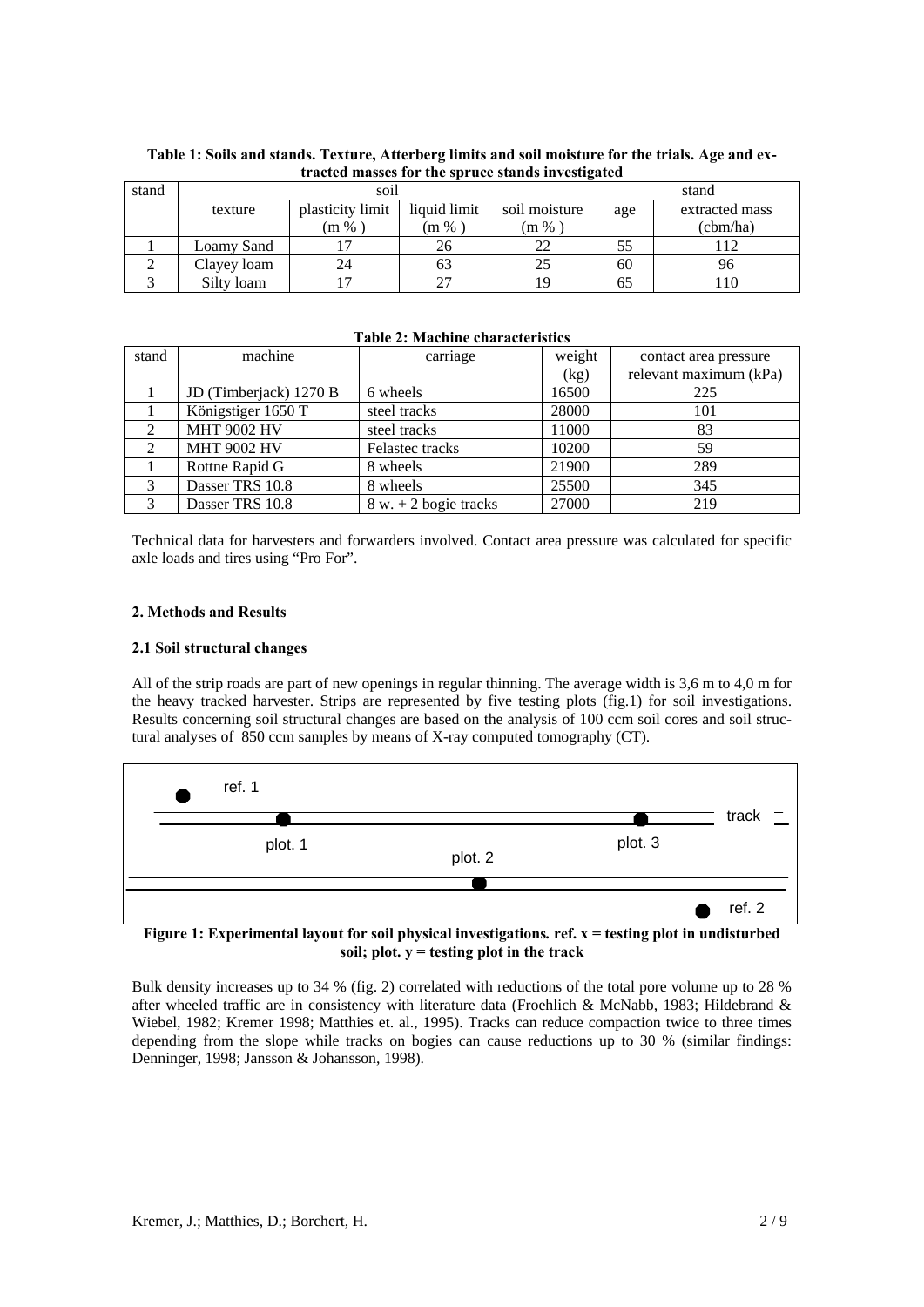

**Figure 2: Example of compaction in the slope**

Bulk density increase of 35 % for the wheeled harvester compared to 8 % for the tracked one. Structural changes due to a single pass on loamy sand at moderate water content.



**Figure 3: Example for deletion of coarse pores due to compaction** 

Severely affected wide coarse pore space with reductions up to 72 % under wheels in contrast to negligible effects under tracks. Structural changes due to a single pass on loamy sand at moderate water content.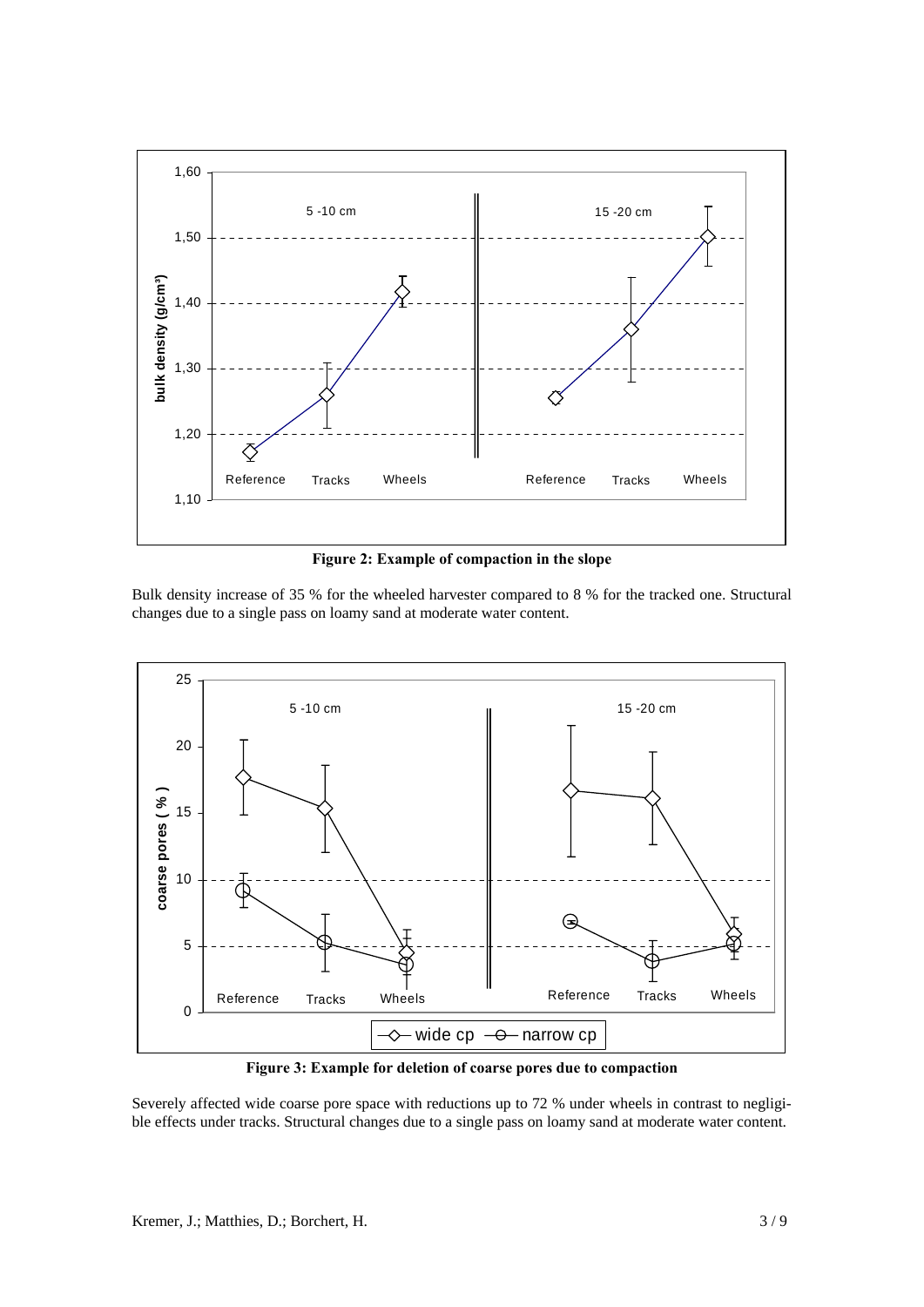Anyhow, more important are shifts in pore size distribution. Considerable reductions of 72 % in the wide coarse pore volume have been detected in wheel trafficked soils. However, it was almost not affected in case of tracked harvesters (fig.3). The air pore volume was reduced below the critical value of 6 % only after passage of the wheeled machines. In contrast the amount of narrow coarse pores suffered disturbances at a very low level.

Due to these pore space alterations combined with strongly affected pore connectivities, water and air conductivities were reduced by 95 % maximum. Comparing the levels of intrinsic air permeabilities, for example, they were constantly higher in case of samples from tracked machine strip roads (fig. 4).



**Figure 4: Example for strongly reduced air permeabilities due to compaction** 

Severely limited values due to wheeled, compared to slight shifts after tracked traffic. Arrows indicate class shifts according to the v. Bruggen classification (1966).



**Figure 5: Comparative X-ray CT- images showing soil structural changes**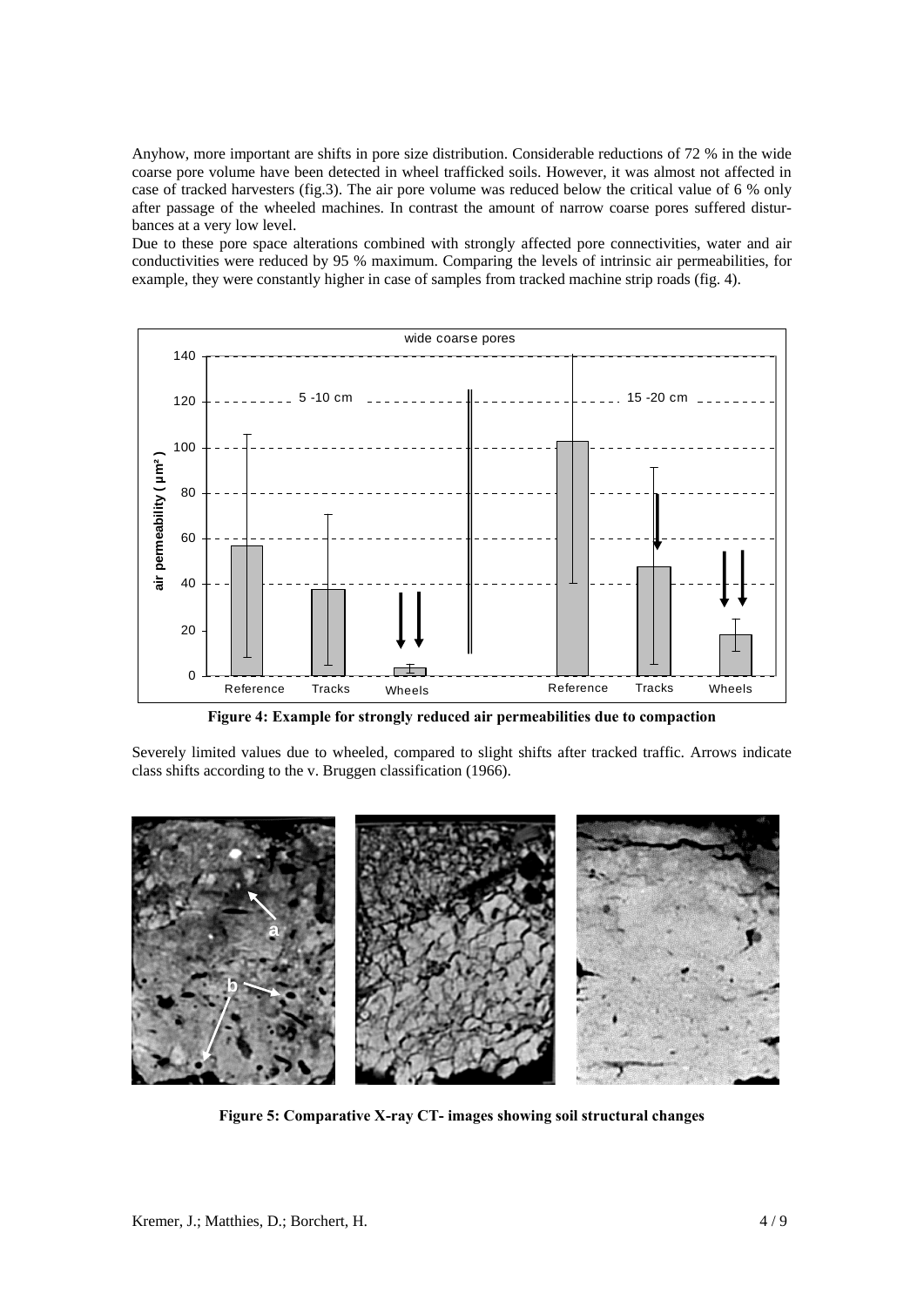Natural structure (left) is slightly changed due to traffic with tracked (middle) and almost lost after the impact of wheeled machines (right). Zones with a higher amount of organic matter (a) and earth worm burrows (b) are easily detectable.

Similar statements can be given for the saturated water conductivities. Critical values were only reached under wheeled machines.

Regarding the whole harvesting system (harvester followed by forwarder), considerably higher levels of disturbances were detected. The tracked system showed advantages in the slope but on flat terrain both systems do afflict the relevant ecological functions comparably.

The findings concerning soil structural changes can be visualized using X-ray computed tomography. Images from 12 cm high acrylic cylinder cores of 10 cm in diameter showed evidence of the structural changes (fig. 5). Reference soil structure with loose aggregation, zones of higher organic matter contents and noticeable macro pores are shown in the left picture.

The track based harvester did not cause much compaction as one can easily see. There is a slight packing but the pore system is nearly unaffected. Compared to that, the wheeled machine caused severe compaction shown by the homogeneous structure and the brighter colour. The previously intact pore system (left hand) is almost completely destroyed.

# **2.2 Main root damages**

Furthermore, the studies served for investigating the different impacts of wheeled and tracked machines on the main root system of spruce of approx.  $50 - 60$  years in age. Beside strip roads being trafficked by the harvester types only, combinations with forwarders were investigated too, allowing to separate the individual contributions to the overall impact on roots. The damages occurring were classified into five classes according to MENG (1978) as shown in table 3.

| <b>Class</b>   | <b>Description</b>     |                              |  |  |
|----------------|------------------------|------------------------------|--|--|
|                |                        | bark is squeezed             |  |  |
| $\overline{2}$ | bark damage            | bark is peeled of            |  |  |
| $\overline{3}$ |                        | wood is squeezed and cracked |  |  |
| $\vert$ 4      | wood body infringement | wood is splintered           |  |  |
| $\overline{5}$ |                        | root rip or breakage         |  |  |

**Table 3: The extended classification of root damages according to MENG (1978)** 

# **2.3 Types of root damage**

Class 1 and 2 are minor damages, which means only bark squeezing and peeling are present, whereas classes 3 to 5 mean greater impacts on the main root system by damaging the wooden body, i.e. cracking, splintering and breakage, respectively (Leinß, 1991; Dimitri, 1980; Vasiliauskas, 1994) .

Results of the evaluations revealed that wheeled carriages do affect 26 % of the strip road border trees, while conventional steel tracks affect 43 %. Felastec tracks are ranging at 33%.

Regarding the main roots 23 % (wheels) to 31 % (tracks) of all roots ranging into the strip road were damaged.

The findings for tire- and track-caused damages are in consistency with literature (Bredberg et.al., 1976; Bredberg & Wästerlund, 1983).

Out of these damages, 76 % belong to squeezing and peeling (class 1 and 2) regarding the wheeled machine (fig. 6), while the steel-tracked ones predominantly caused cracking and splintering of the wooden root body as well as breakage (classes 3 to 5).

Forwarders following harvesters do cause a distinct increase in percentage of minor damages belonging to class 1 and 2.

Bogie-tracks with 40 % of the damages within classes 4 and 5 are more root protective compared to steeltracks with 65 %.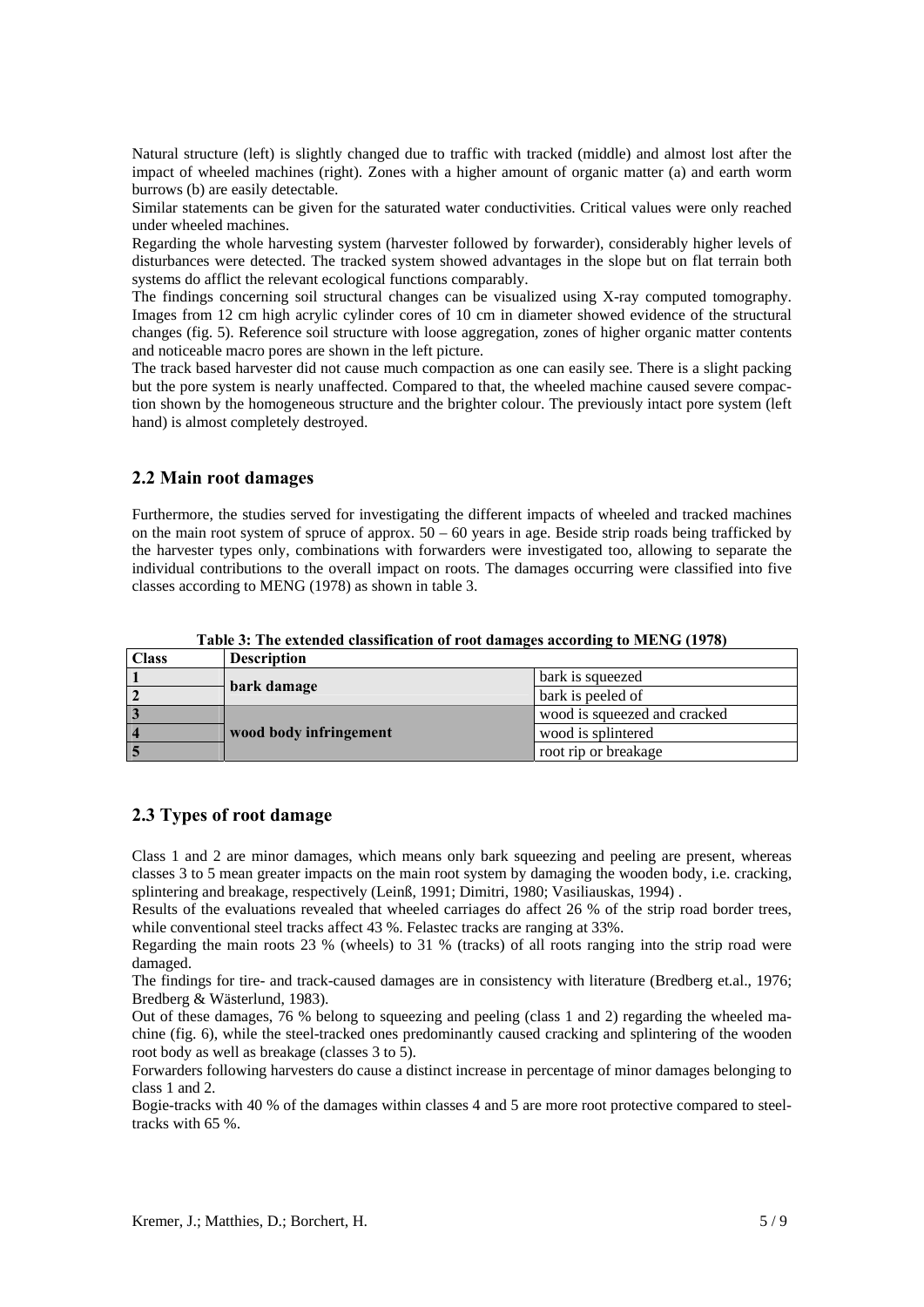

**Figure 6: Extent of damages to main roots** 

The effect of different carriage types on the extent and quality of main root damages .

As a matter of fact tracked machinery is hazardous for roots especially in case of narrow strip roads and trees with a shallow root system like spruce. A potential risk for fungal infection lies in the tremendous inner surface being opened in splintered roots as it is the case for classes 3 to 5. This might implicate severe problems in future regarding stand stability and timber quality.

Steel-tracked machines in general cause a five fold higher damaged root surface area (table 4) and a two fold higher percentage of root breakage compared to wheeled machines whereas the forwarder causes a considerable increase of the damaged root surface only for both systems.

| Carriage type   | damage surface<br>$\text{cm}^2$ ) | damage distance to stem (m) | tree distance to the track (m) |
|-----------------|-----------------------------------|-----------------------------|--------------------------------|
| Wheels          | 24                                | .08                         | .06                            |
| Felastec tracks | 59                                | .09                         | .01                            |
| Steel tracks    | 26                                | .02                         | .04                            |

|  |  | Table 4: Damage surfaces according to carriage types |
|--|--|------------------------------------------------------|
|  |  |                                                      |

The damaged root surface area increases under steel tracks more than factor 5. A substantial lower level of damaged area has been detected under Felastec tracks.

Furthermore the dimensions of the damaged area also depend from the slope (fig. 7). It increases from flat to steep terrain: from 13 % on flat terrain (slope  $0 - 8$  %) to 33 % on steep terrain (slope  $44 - 55$  %) for damaged area class of  $101 - > 300$  cm<sup>2</sup> as an example.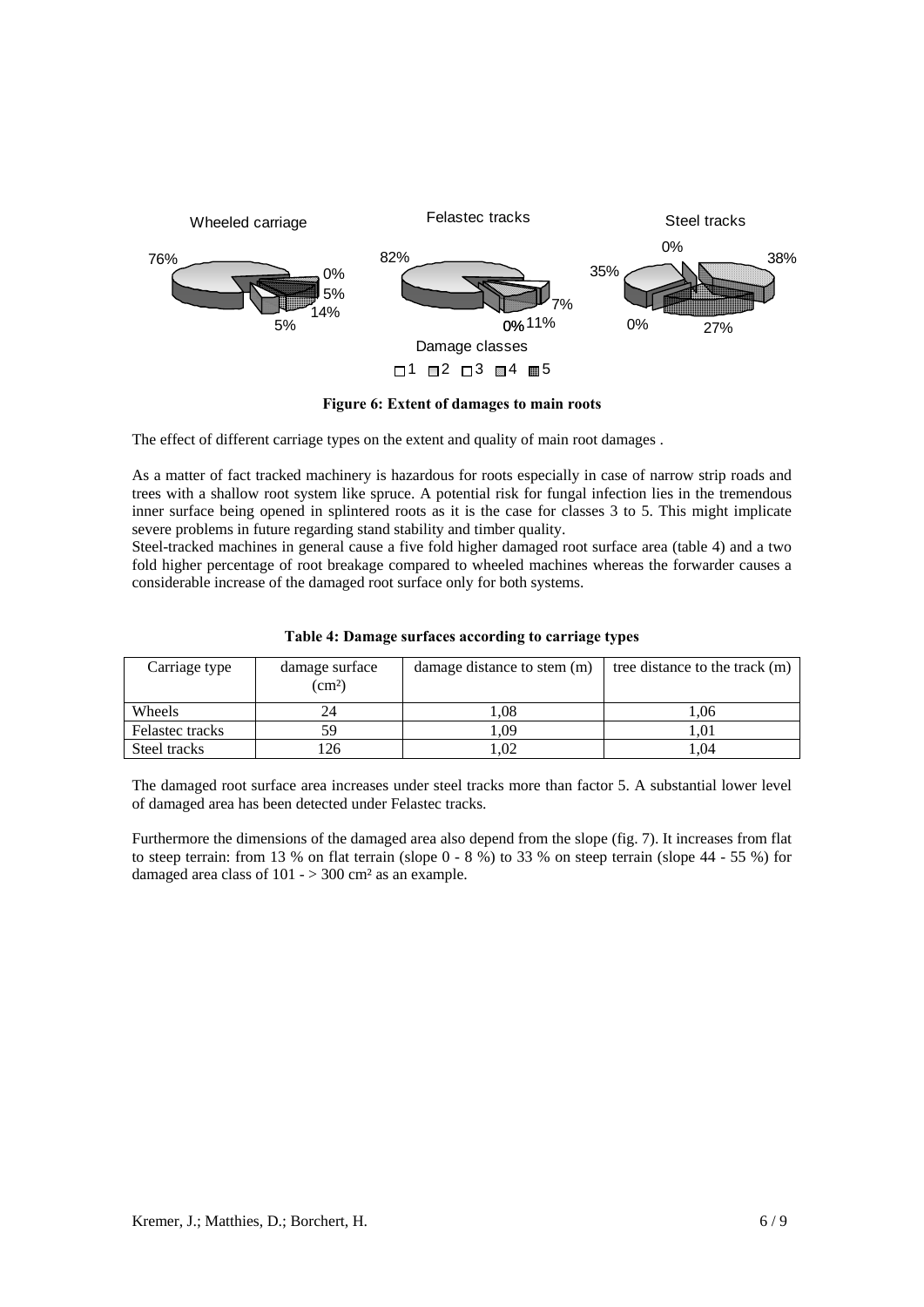

**Figure 7: Surface of main root damaged area** 

Increasing surfaces of damages to main roots in dependence of slope classes caused by a steel-tracked harvester.

Damages being observed mainly occurred within the first 12 cm of soil. This seems to be a "threshold depth" beyond which the soil itself protects the roots from severe damage.

# **4. Conclusions**

When comparing the different effects of wheeled and tracked machines on soil and roots it becomes obvious, that general recommendations for their operation in forests are hard to derive. The results presented unambiguously reveal advantages for tracked machines regarding soil structure and related soil physical characteristics. Although the successively following forwarder blurs them out to a considerable extent, tracked forest machines should be given clear priority from the soil's point of view especially on slopes. On the other hand severe root injuries caused by steel tracked machines contradict this.

The task in our opinion, is to find a compromise by trying to minimize the impacts on soil structure and root system as far as possible depending on site, morphology and stand age. From this point of view some recommendations for the operation of wheeled and tracked forest machines can be given.

− **On forest sites with slopes up to 30 % and young to midaged spruce stands wheeled machinery should be given preference.** 

Although wheeled machines are likely to have higher ground pressures and, therefore, are affecting soil structure more than tracked ones, the dimensions of young to midaged trees offer the chance to use smaller machinery with acceptable contact area pressure. In combination with a proper soil moisture (soil texture and machine dependent) and well maintained tires (low inflation pressure) the risk of harmful soil structural alteration can be kept within acceptable limits. The risk of severe root damage (splintering, breakage) is limited, too.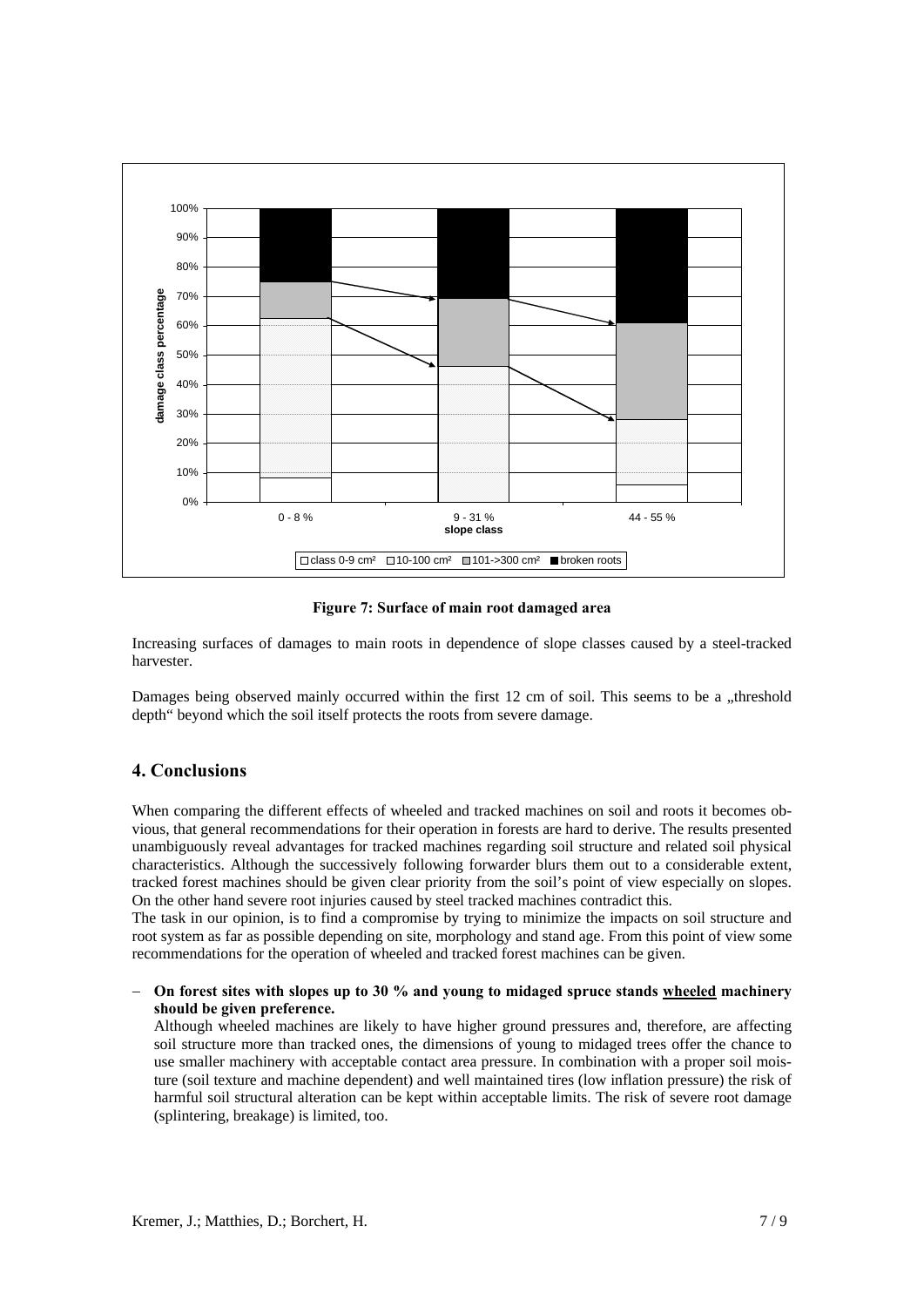- − **On forest sites with slopes up to 30 % as well as on moistly to wet soils and young to older spruce stands (bhd ≤ 50 cm) Felastec-tracked machinery should be given preference.**  Prevailing tree dimensions require machinery with pronounced stability for save tree manipulation. High machine masses are the consequence, which give clear preference to tracked machines regarding soil protection. Due to flexible crawler bars, serious root injuries and possibly related fungus infections are not to be expected. The risk of fast timber rotting becomes smaller.
- − **On forest sites with slopes greater than 30 % steel-tracked machinery should be used.** Due to the asymmetrical root system, especially on slopes  $> 40\%$ , the risk of root damages becomes smaller. The lower contact area pressure of tracked machines is evident. Therefore, steel-tracked machinery on steep terrain can fairly meet both objectives – soil and root protection.

The studies gave clear evidence for the advantages as well as the risks of wheel and track based forest machines in respect to soil and roots. In addition the effects of forwarder traffic could be extracted. Anyhow, the consequences and recommendations for the practitioners are not that easy to handle as they are somewhat conflicting, whether the trees or the soil is in the focus. Despite this, we can expect construction improvements especially in case of tracked machines. Felastec-tracks are introduced. The crawler bars are mounted flexible crossways moving direction with upward bended plate tips. A promising tool for root protection. In addition a tracked forwarder prototype was already tested, which might keep the low ground pressure advantage of track based harvesting systems. Technical development is not at the end of the pipe and further achievements will certainly help us on the way to better practices concerning soil and stand protection. These are mandatory efforts in our intention to guarantee a sustainable forest management.

# **5. References**

Froehlich, H.A. McNabb, D.H. (1983), "Minimizing soil compaction in pacific northwest forests." *-6th North American Forest Soils Conference on Forest Soils and Treatment Impacts* 

Hildebrand, E.E. & Wiebel, M. (1982), "Der Einfluß der Befahrung auf die Qualität von Forststandorten, dargestellt an bodenphysikalischen Kenngrößen." – *AFJZ*, 153, ½, 24-34.

Kremer, J. (1998), "Befahrungsbedingte Strukturveränderungen von Waldböden und ihre Auswirkungen auf das Wachstum von Fichten, Kiefern und Buchen auf ausgewählten Standorten." – *Dissertation Uni München* – GCA-Verlag: 177 S.

Matthies, D., Weixler, H., Guglhör, W. & Löffler, H. (1995), "Bodenuntersuchungen zu befahrungsbedingten Strukturveränderungen auf Waldstandorten in Bayern." - *Abschlußbericht Kuratoriumsprojekt A30*, Freising: 121 S.

Denninger, W. (1998), "Vergleich der Einsatzeignung von Raupen-Harvestern mit Rad-Harvestern in der Holzernte." - *Holz-Zentralblatt* 79, 1160-1162.

Jansson, K.-J., & Johansson, J. (1998), .. Soil changes after traffic with a tracked and a wheeled forestmachine : a case study on a silt loam in Sweden." – *Forestry* 71, 57-66.

Bredberg, C.-J., Hakansson, S.-G. & Molberg, L. (1976), "Root and soil damages by rubber and steel tracks. – *Resaerch Notes* 101*,* Royal College of Forestry, Garpenberg Sweden

Bredberg, C.-J. & Wästerlund, I. (1983), "Wurzel- und Bodenschäden durch Fahrzeuge. – *Forstwiss. Centralblatt* 102, 86-98.